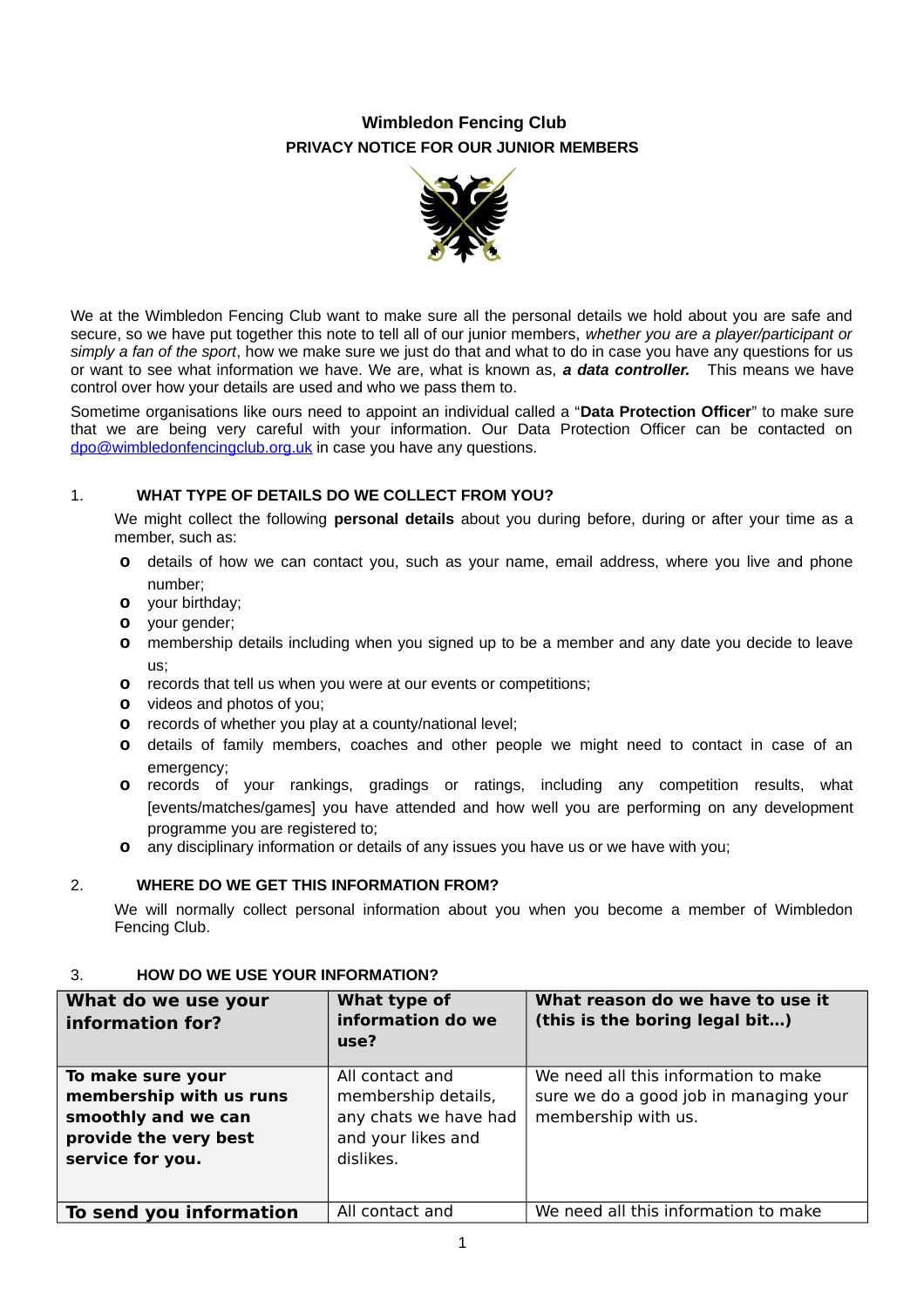| which we think you might<br>like based on the type of<br>membership you have<br>with us such as details<br>about competitions and<br>events and any updates<br>on fencing. | membership details.                                                                                                                                                                                         | sure we do a good job in managing your<br>membership with us.                                                                                                                                                                                                            |
|----------------------------------------------------------------------------------------------------------------------------------------------------------------------------|-------------------------------------------------------------------------------------------------------------------------------------------------------------------------------------------------------------|--------------------------------------------------------------------------------------------------------------------------------------------------------------------------------------------------------------------------------------------------------------------------|
| To send you other<br>information we think you<br>might like or which you have<br>asked us to send to you.                                                                  | All contact and<br>membership details<br>and your likes and<br>dislikes.                                                                                                                                    | Only where you have told us you want to<br>receive this type of information.<br>If you are under the age of 13 your<br>parent or guardian must have given their<br>consent to allow us to send you<br>marketing messages.                                                |
| To help you if you have a<br>question or you are not<br>happy with something we<br>have done.                                                                              | Contact details and<br>any chats we have<br>had.                                                                                                                                                            | It is in our interests to make sure we<br>deal with any issues you have quickly.                                                                                                                                                                                         |
| We will keep all of your<br>details on our files.                                                                                                                          | All of your personal<br>details.                                                                                                                                                                            | It is in our interests to hold your details<br>on file so we can deal with any issues<br>with your membership and to make sure<br>we do a good job in managing your<br>membership. Sometimes we may have<br>to keep your details because the law tells<br>us we have to. |
| To promote the sport, our<br>club and events.                                                                                                                              | Any photos or videos<br>of you.                                                                                                                                                                             | Only where you have told us you are<br>happy to use our photos.                                                                                                                                                                                                          |
| To make sure we are<br>keeping up with health and<br>safety.                                                                                                               | Details of the events<br>and competitions you<br>have attended.                                                                                                                                             | It is in our interests to make sure we<br>provide you and others like you with a<br>safe place to play your sport.<br>Sometimes we may have to keep your<br>details because the law tells us we have<br>to.                                                              |
| To register you on to and<br>keep track of any events<br>and competitions you<br>attend.                                                                                   | Details about your<br>performance and the<br>events<br>or<br>competitions<br>you<br>have attended.                                                                                                          | We need all this information to make<br>sure we do a good job in managing your<br>development through the performance<br>programme.                                                                                                                                      |
| We will use your details to<br>assess your performance<br>and to find out what else we<br>can do to help you improve<br>your development and<br>training with us.          | <b>Details</b><br>about<br>your<br>performance and the<br>events or competitions<br>you have attended.<br>We might also<br>hold<br>about<br>details<br>your<br>health and any club or<br>county membership. | We need all this information to make<br>sure we do a good job in managing your<br>development through the performance<br>programme.                                                                                                                                      |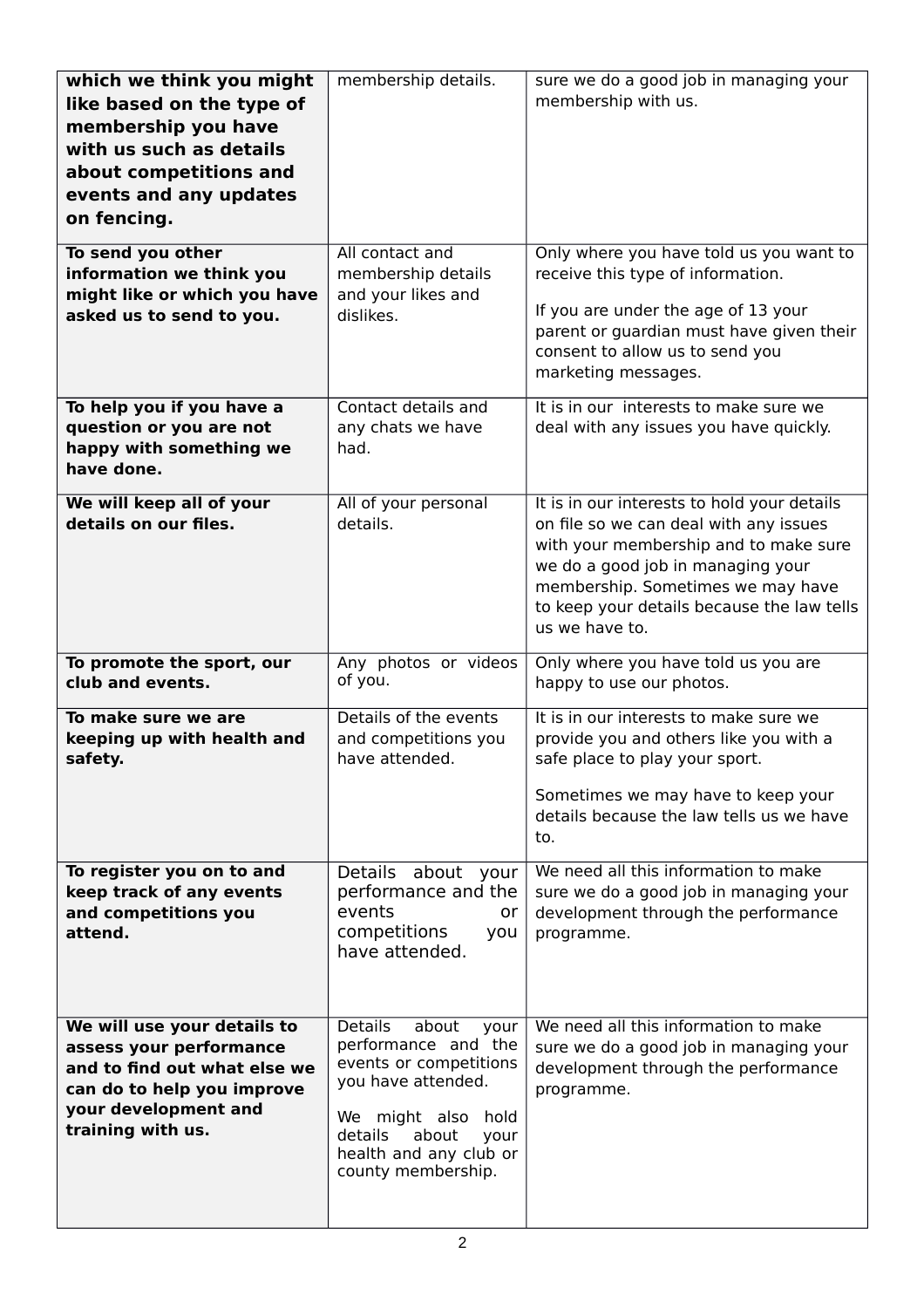| To arrange for any trip or                                                                                                       | Any ID cards or                                                                                                                                                                    | We need all this information to make                                                                                                                                         |
|----------------------------------------------------------------------------------------------------------------------------------|------------------------------------------------------------------------------------------------------------------------------------------------------------------------------------|------------------------------------------------------------------------------------------------------------------------------------------------------------------------------|
| transportation to and from<br>an event.                                                                                          | passport information<br>you give us, details of<br>family members and<br>emergency contacts,<br>your parent/guardian's<br>payment information<br>and details about your<br>health. | sure we can make arrangements for any<br>trip you go on.                                                                                                                     |
| To put together all the<br>information we need in case<br>there are any disciplinary or<br>other issues with your<br>membership. | All of your personal<br>details.                                                                                                                                                   | It is in our interests to make sure we<br>provide you and others like you with a<br>safe and fair place to play your sport.                                                  |
| To make sure we are fairly<br>offering opportunities to<br>everyone.                                                             | Name, your birthday,<br>gender, information<br>which part of the world<br>you or your family are<br>from, details about<br>your health and<br>performance.                         | It is in our interests to make sure we<br>provide you and others like you with the<br>same opportunity to get into sport no<br>matter who you are and where you come<br>from |

In some cases we might need the information you have given us to make sure we can do what we say we are going to do with your details. Other times, we may not need it, but if we don't have it, we may not be able to provide you with the best possible service.

If you have told us we can use your information in a certain way, you can tell us to stop using it at any time, by contacting DPO.

### 4. **WHO ELSE MAY USE YOUR DETAILS?**

We may send your details to others to help us run our organisation. These are:

- **o Anyone you have said you are happy for us to send your details to.**
- **o To any regional or governing body:** to help us to improve and keep an eye on developments in the sport.
- **o Organisations that provide services to us**: such as marketing specialists, the people who carry out research for us, computer services;
- **o The Government or our regulators**: where the law tells us to do so or to help them with any investigations.
- **o Police, law enforcement and security services**: to help them with any investigation, prevention of crime or matter of national security.

#### 5. **ARE YOUR DETAILS SAFE?**

We have put in place lots of security measures to make sure your details don't go missing or get used in a way they shouldn't be. We have a great team of people working with us who are trained to know how to use your details securely and will only use your details when and how we tell them to.

#### 6. **HOW LONG DO WE KEEP PERSONAL INFORMATION FOR?**

We collect personal details from you for different reasons and so we might keep it for different lengths of time. For example, we might have to keep it for a long time for legal reasons, but most of the time, we will keep your details for 5 years after you last get in touch with us.

It is important to make sure that the details we hold about you is accurate and up-to-date, so make sure you let us know if anything like your email address or phone number changes.